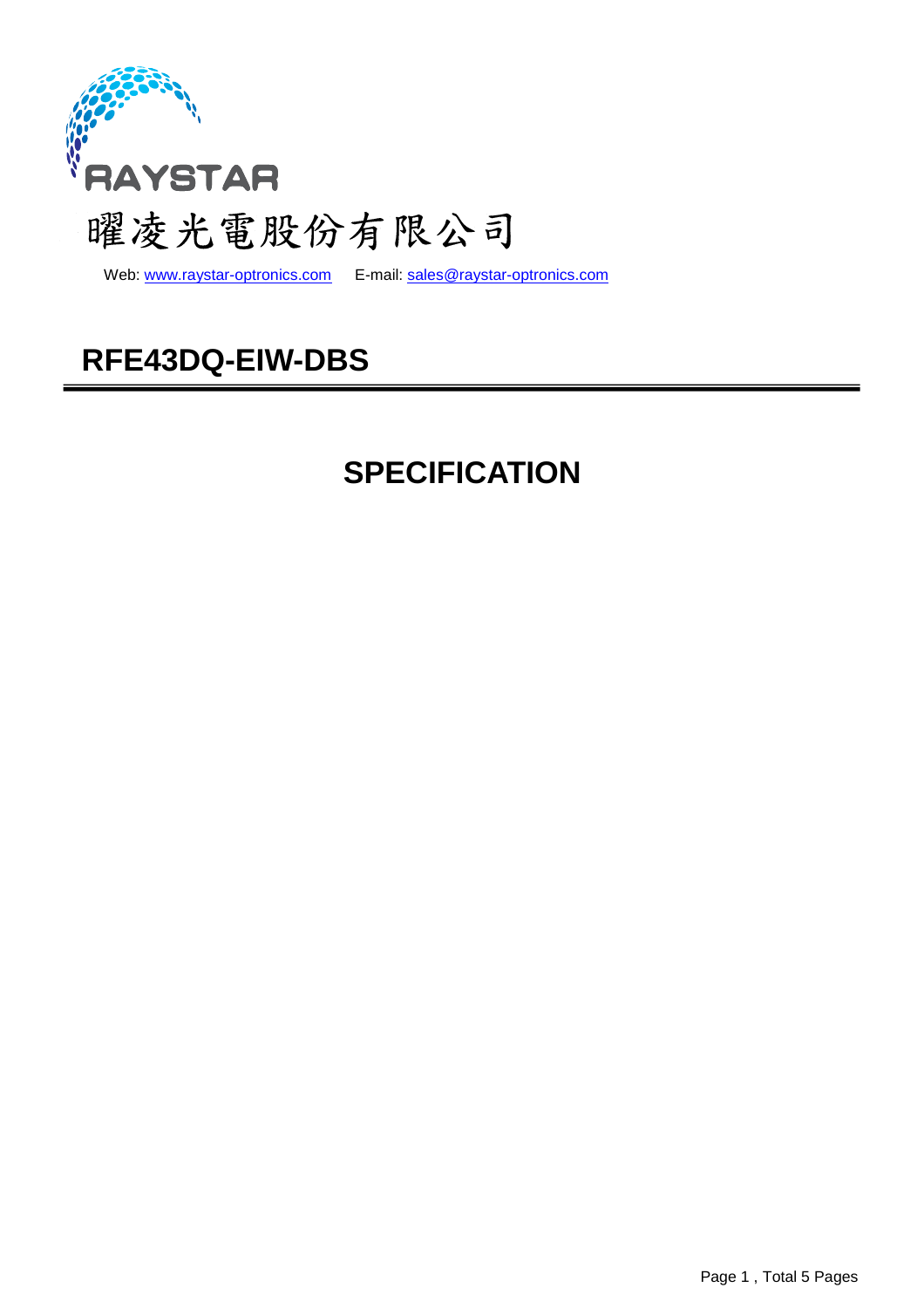

## **General Specifications**

- Size: 4.3 inch
- Dot Matrix: 480 x RGB x 272(TFT) dots
- Module dimension:  $106.7 \times 83.98 \times 8.05$  mm
- Active area: 95.04 x 53.856 mm
- Dot pitch: 0.066 x 0.198 mm
- LCD type: TFT, Normally White, Transmissive
- View Direction: 12 o'clock
- Gray Scale Inversion Direction: 6 o'clock
- Aspect Ratio: 16:9
- Backlight Type: LED, Normally White
- Controller IC: SSD1963
- Interface: Digital 8080 family MPU 8bit/16bit
- Touch Panel: With RTP
- Surface: Anti-Glare

\*Color tone slight changed by temperature and driving voltage.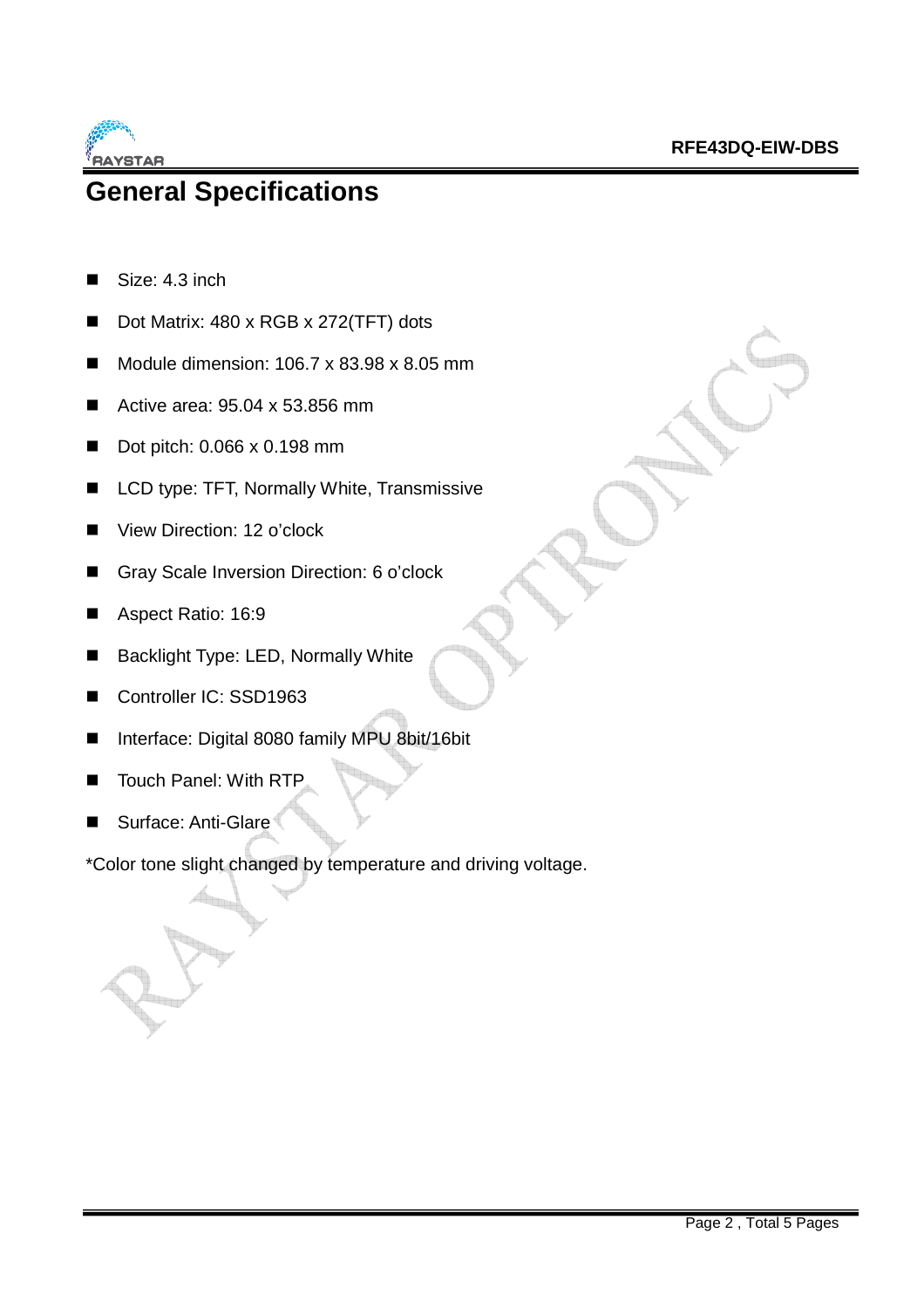

|                          | <b>Interface</b>          |                                                    |  |  |  |
|--------------------------|---------------------------|----------------------------------------------------|--|--|--|
|                          | <b>LCM PIN Definition</b> | (CON3)                                             |  |  |  |
| Pin                      | <b>Symbol</b>             | <b>Function</b>                                    |  |  |  |
| $\mathbf 1$              | <b>GND</b>                | System round pin of the IC.                        |  |  |  |
|                          |                           | Connect to system ground.                          |  |  |  |
| $\overline{2}$           | <b>VDD</b>                | Power Supply: +3.3V                                |  |  |  |
| 3                        | BL E                      | Backlight control signal, H: On \ L: Off           |  |  |  |
| $\overline{\mathcal{A}}$ | D/C                       | Data/Command select                                |  |  |  |
| 5                        | <b>WR</b>                 | Write strobe signal                                |  |  |  |
| $\overline{6}$           | <b>RD</b>                 | Read strobe signal                                 |  |  |  |
| $\overline{7}$           | DB <sub>0</sub>           | Data bus                                           |  |  |  |
| 8                        | DB1                       | Data bus                                           |  |  |  |
| 9                        | DB <sub>2</sub>           | Data bus                                           |  |  |  |
| 10                       | DB <sub>3</sub>           | Data bus                                           |  |  |  |
| 11                       | DB4                       | Data bus                                           |  |  |  |
| 12                       | DB <sub>5</sub>           | Data bus                                           |  |  |  |
| 13                       | DB <sub>6</sub>           | Data bus                                           |  |  |  |
| 14                       | DB7                       | Data bus                                           |  |  |  |
| 15                       | DB <sub>8</sub>           | Data bus (When select 8bits Mode, this pin is NC)  |  |  |  |
| 16                       | DB <sub>9</sub>           | Data bus (When select 8bits Mode, this pin is NC)  |  |  |  |
| 17                       | <b>DB10</b>               | Data bus (When select 8bits Mode, this pin is NC)  |  |  |  |
| 18                       | <b>DB11</b>               | Data bus (When select 8bits Mode, this pin is NC)  |  |  |  |
| 19                       | <b>DB12</b>               | Data bus (When select 8bits Mode, this pin is NC)  |  |  |  |
| 20                       | <b>DB13</b>               | Data bus (When select 8bits Mode, this pin is NC)  |  |  |  |
| 21                       | <b>DB14</b>               | Data bus ((When select 8bits Mode, this pin is NC) |  |  |  |
| 22                       | <b>DB15</b>               | Data bus (When select 8bits Mode, this pin is NC)  |  |  |  |
| 23                       | <b>NC</b>                 | No connection                                      |  |  |  |
| 24                       | <b>NC</b>                 | No connection                                      |  |  |  |
| 25                       | <b>CS</b>                 | Chip select                                        |  |  |  |
| 26                       | <b>RESET</b>              | Hardware reset                                     |  |  |  |
| 27                       | DIP ON                    | Display control H: On \ L:Off                      |  |  |  |
| 28                       | <b>NC</b>                 | No connection                                      |  |  |  |
| 29                       | XL                        | Left electrode                                     |  |  |  |
| 30                       | YU                        | Top electrode                                      |  |  |  |
| 31                       | XR                        | Right electrode                                    |  |  |  |
| 32                       | YD                        | Bottom electrode                                   |  |  |  |
| 33                       | VLED-                     | VLED- for B/L LED inverter<br>(GND)                |  |  |  |
| 34                       | VLED-                     | VLED- for B/L<br><b>LED</b> inverter<br>GND)       |  |  |  |
| 35                       | VLED+                     | VLED+ for B/L LED inverter<br>$(+3.3V)$            |  |  |  |
| 36                       | VLED+                     | VLED+ for B/L LED inverter<br>$(+3.3V)$            |  |  |  |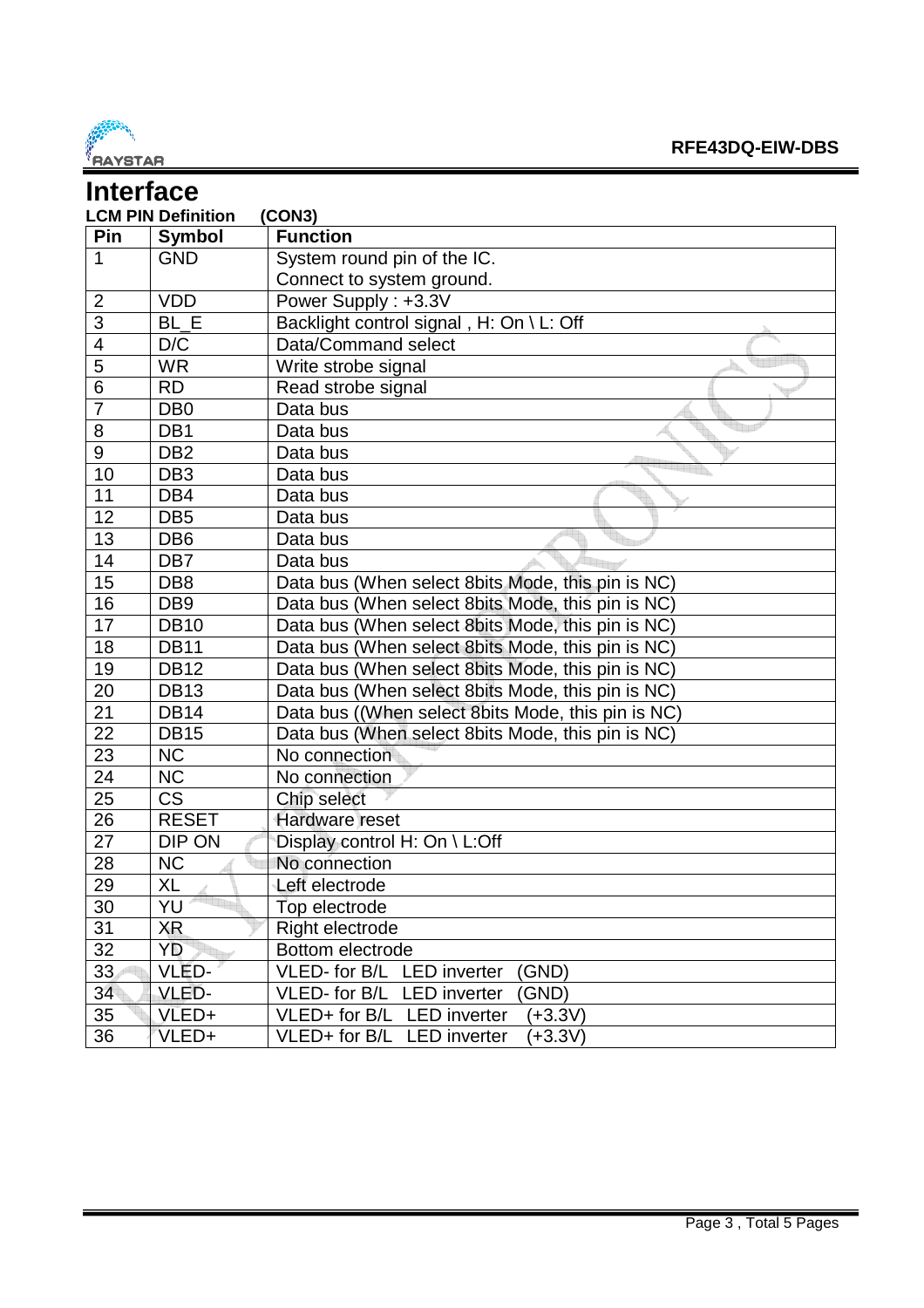

### **RFE43DQ-EIW-DBS**